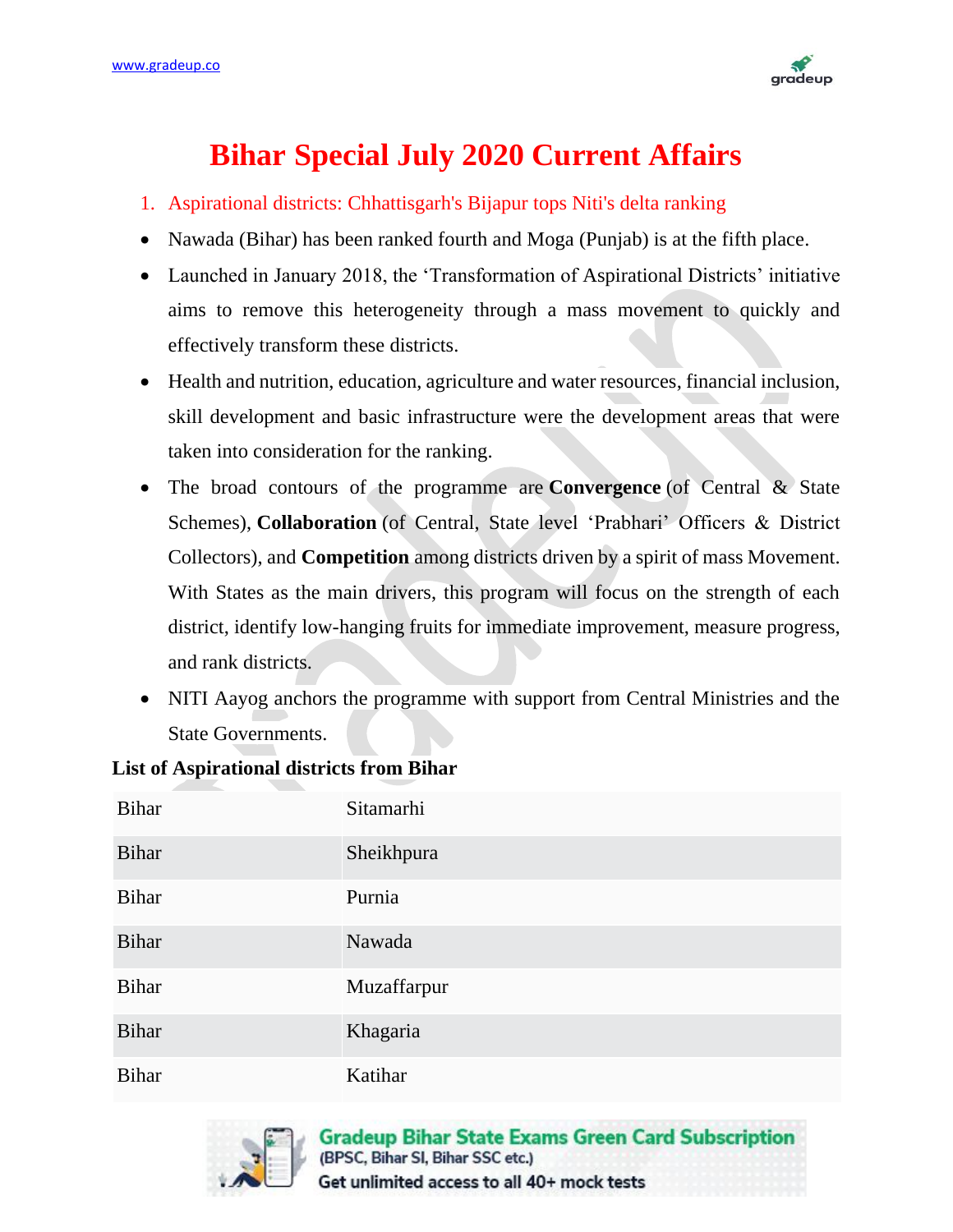

| <b>Bihar</b> | Jamui        |
|--------------|--------------|
| <b>Bihar</b> | Gaya         |
| <b>Bihar</b> | Begusarai    |
| <b>Bihar</b> | <b>Banka</b> |
| <b>Bihar</b> | Auranagabad  |
| <b>Bihar</b> | Araria       |

- 2. BAU (Bihar Agricultural University) scientists develop bacteria to curb arsenic contamination
- BAU scientists said that bio-arsenic mitigator bacteria christened 'Sabour Bio-Arsenic Mitigator-1 (SBAM-1)' consumes and breaks down environmental pollutants including arsenic from agricultural fields.
- "Arsenic contamination poses serious risk to plants, animals and human being. Other methods to lessen arsenic contamination are costly and with little success so far," he said.
- 3. Ashwagandha corridor will be built from Bhagalpur to Buxar, medicinal plants will be developed
- Ashwagandha has very high immunity. It acts like an immunity booster. It is being demanded globally in the Corona period. Ashwagandha cultivation is easy. By adopting this, farmers will become prosperous at a rapid pace. The root of Ashwagandha is most useful. People of all ages can use it. It is also used to make medicine.
- **4.** Bhagalpur is famous for silk industry, spanning generations. Traffic signals have "Silk City" written on them, the district administrations website says **"Silk City of Bihar"**